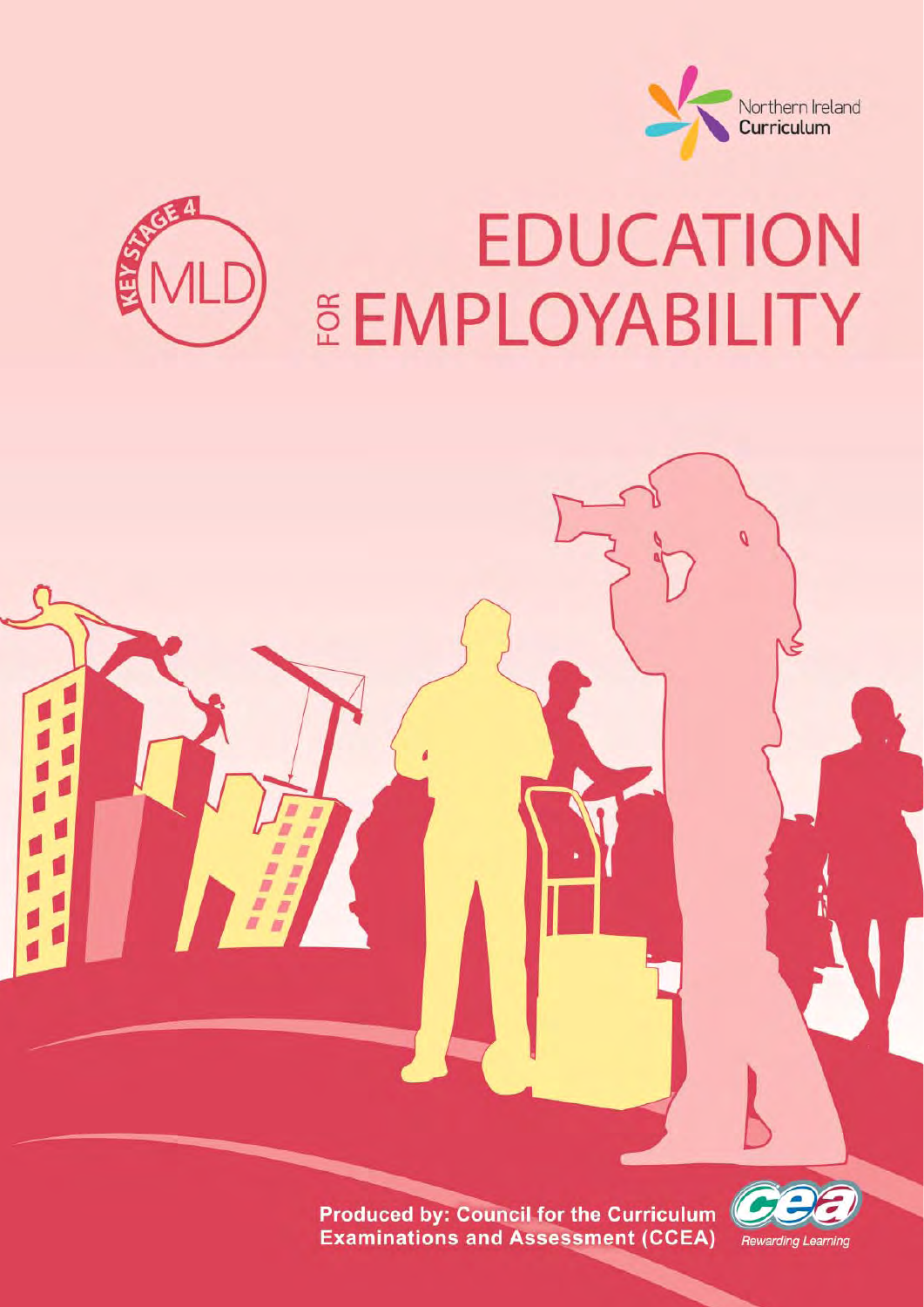

## Contents

| <b>Contents</b>                                    |                                                  | Page 3  |
|----------------------------------------------------|--------------------------------------------------|---------|
| <b>Interpretation of the Statutory Requirement</b> |                                                  | Page 5  |
| <b>Unit 1</b>                                      | <b>About Me and Work</b>                         | Page 9  |
| Unit 2                                             | <b>Opportunities</b>                             | Page 27 |
| <b>Unit 3</b>                                      | <b>Self-Employment and Social Responsibility</b> | Page 37 |
| Unit 4                                             | <b>Transition - Preparation for Post-16</b>      | Page 47 |
| <b>Acknowledgements</b>                            |                                                  | Page 79 |

All the *Activity Sheets* in this resource are available in PDF format at www.nicurriculum.org.uk to ensure maximum quality in their reproduction.

EDUCATION FOR EMPLOYABILITY KEY STAGE 4 MLD

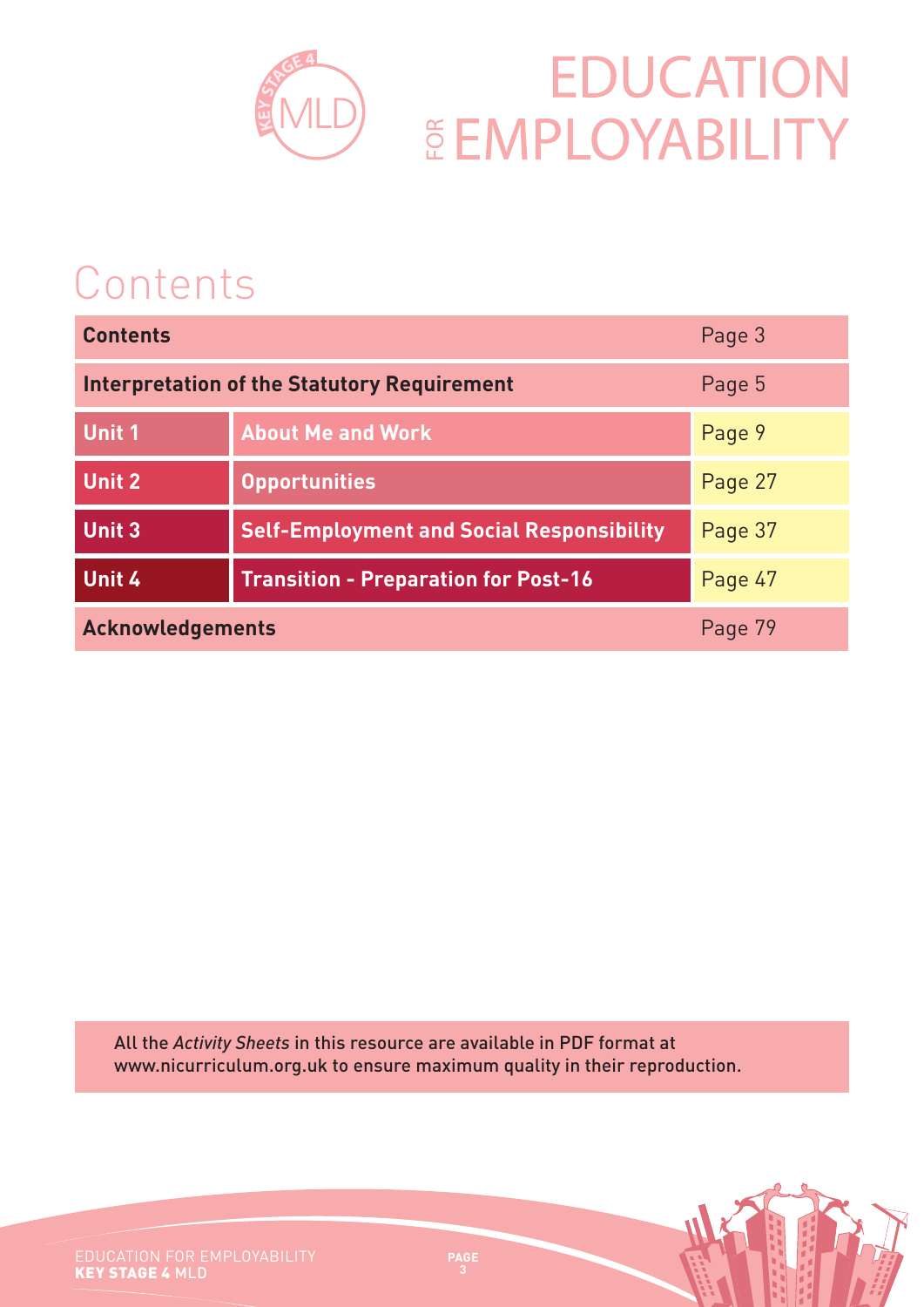

## **EDUCATION** EMPLOYABILI

### Interpretation of the Statutory Requirement

The Statutory Requirement for *Education for Employability* at Key Stage 4 has been interpreted into the points below, which are cross referenced in the four units of work for this programme. Interpretation of the statutory statements is organised under the specific headings (e.g. Work in the Local and Global Economy) and numbered for reference alongside the specific units, e.g. Unit 1: About Me and Work W4, W5.

#### **WORK IN THE LOCAL AND GLOBAL ECONOMY**

- 1. Identify opportunities for self-employment
	- in the local area
	- within Northern Ireland
- 2. What is globalisation?
	- examples of local firms
	- examples of national firms - examples of global
	- organisations
- 3. Advantages/disadvantages:
	- going to work abroad
	- migrant workers coming here to work
- 4. Employers' and employees' rights and responsibilities
- 5. What makes a good working environment
	- staff facilities
	- working relationships
- 6. Social responsibility
	- what it is
	- reasons for it

#### **CAREER MANAGEMENT AND PERSONAL CAREER PLANNING**

- 1. Methods of recruitment
- 2. Methods of selection
- 3. Review steps necessary for career planning
- 4. Develop a personal plan based on relevant information and guidance - lifelong learning

#### **ENTERPRISE AND ENTREPRENEURSHIP**

- 1. What is self-employment? - local examples
	- visit to/from self-employed person
- 2. Building your own business - benefits
	- challenges
	- relevant sources of support